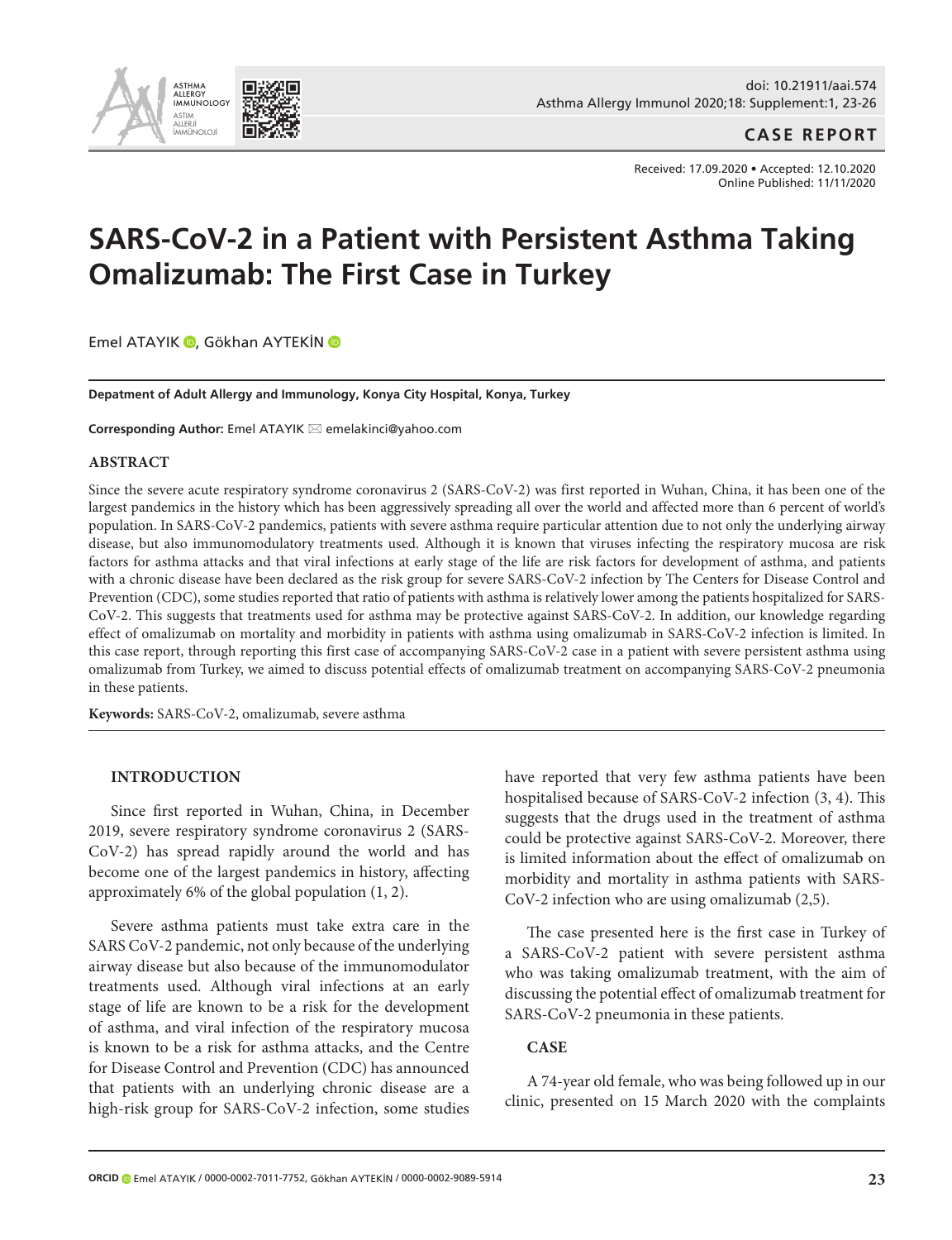of headache and widespread muscle pain that had been ongoing for 3 days, and subsequent loss of appetite. The patient had been taking omalizumab 450 mg/2 weeks for 2 years for a diagnosis of severe persistent allergic asthma, and the asthma was under control. At the time of presentation, complaints of a dry cough and fever were present, and from the history it was learned that the patient's daughter with whom she lived was under treatment for COVID-19 and was PCR (+). Other than hypertension, the patient had no additional disease, and was hospitalised with an initial diagnosis of COVID-19. The general condition of the patient was fair, with full consciousness, mild tachypnea, respiration  $24/\text{min}$ ,  $O_2$  saturation of 94% and temperature of 38.1°C. The respiratory system examination revealed bilateral expiratory rhonchi. The blood tests showed pancytopenia with elevated C-reactive protein (CRP) and acute phase reactants (Table I). Thorax computed tomography (CT) images were compatible with COVID-19 pneumonia and infiltrations with frosted glass density in multiple bilateral lobes and segments were observed (Figure 1). The nasopharyngeal swab was reported as positive for COVID-19 with the polymerase chain reaction (PCR) test.

Treatment for the patient was initiated with hydroxychloroquine (2x200 mg, po), favipiravir (3x 400 mg, po, 5 days), anticoagulant (enoxaparin 1x0.6 ml, sc), slowrelease Beta-2 agonist (formoterol 12 mcg 2x1, inhalation), inhaler steroid (budesonide 2x800 mcg, inhalation), and

| Table I: Serum blood test results of the patient during follow up. |  |  |  |
|--------------------------------------------------------------------|--|--|--|
|--------------------------------------------------------------------|--|--|--|

ipratropium bromide (4x100 mcg, inhalation). The patient experienced no additional complaints during follow-up and the nasopharyngeal swab test result was negative for COVID-19 on the 5th day and 14th day of treatment. Following a 14-day quarantine period, the patient was evaluated at the clinic again. The general condition of the patient was good, respiration 16/min, and temperature 36.1°C. The respiratory system examination showed no pathology other than bilateral long expirium. The omalizumab treatment of 450 mg/2 weeks was continued. A significant improvement was observed in the blood tests. Early radiological pathology follow up was not present.

## **DISCUSSION**

In the SARS-COV-2 pandemic, which has affected the whole world as one of the largest pandemics in history, virus-related pulmonary complications in particular are responsible for morbidity and mortality. The nasal and pharyngeal mucosa is the first region of SARS-CoV-2 infection, and just as in other SARS virus infections, SARS-CoV-2 attacks nasal mucosa and respiratory tract submucosal mast cells. Activated mast cells contribute to inflammatory damage by expressing various proinflammatory cytokines such as IL-1, IL-6, and IL-33 (1).

Although the CDC declared that individuals with an underlying chronic disease constitute a high-risk group for SARS-CoV-2 infection, there are limited data available about patients with asthma, and some studies

|                                        | 17.09.19 | 02.07.20 | 07.07.20     | 20.07.20     |
|----------------------------------------|----------|----------|--------------|--------------|
| White blood cells (10 <sup>9</sup> /L) | 6.61     | 3.83     | 3.77         | 5.91         |
| Lymphocytes $(10^9/L)$                 | 2.19     | 1.40     | 1.19         | 1.40         |
| Monocyte (10 <sup>9</sup> /L)          | 0.57     | 0.37     | 0.29         | 0.51         |
| Eosinophils $(109/L)$                  | 0.3      | 0.02     | $\mathbf{0}$ | 0.02         |
| Lymphocytes, %                         | 27.9     | 36.4     | 31.5         | 20.6         |
| Monocytes, %                           | 8.1      | 9.8      | 7.8          | 8.5          |
| Eosinophils, %                         | 4.2      | 0.6      | 0.1          | 0.3          |
| IgG (g/L)                              | 12.1     |          |              | 18.8         |
| IgM $(g/L)$                            | 1.2      |          |              | 0.63         |
| IgA(g/L)                               | 2.1      |          |              | 3.3          |
| $IgE$ (IU/mL)                          | 574      |          |              | 3250         |
| <b>CRP</b>                             | 3.5      | 43.9     | 77           | 25           |
|                                        | 4.07.20  | 6.07.20  | 9.07.20      | 18.07.20     |
| Real time COVID-19 PCR                 | $(+)$    | $^{(+)}$ | $(-)$        | $(\text{-})$ |

**COVID-19:** Coronavirus Disease 2019, **Ig:** Immunoglobulin, **CRP:** C-reactive protein.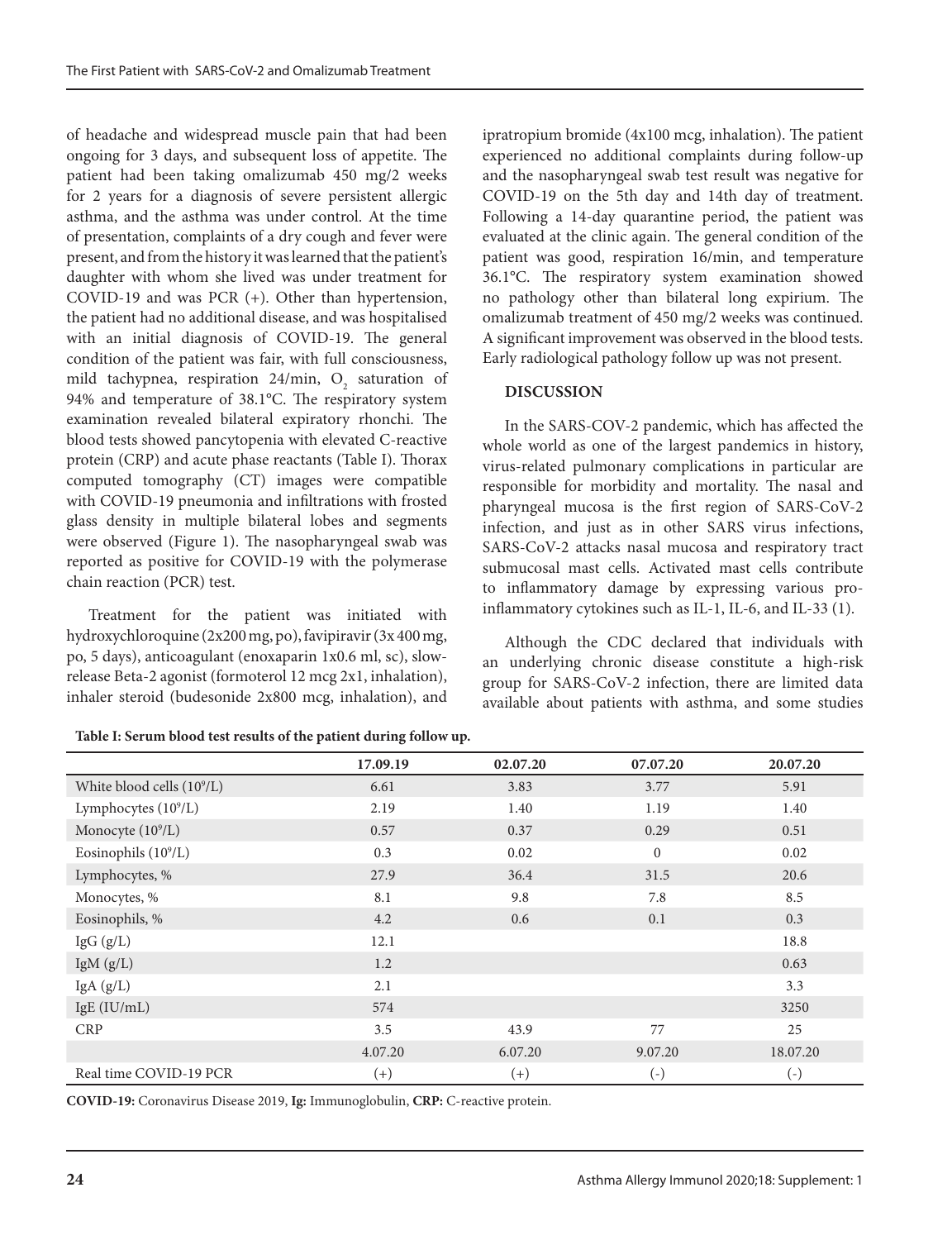

**Figure 1**: Thorax CT images of the patient.

have even reported a relatively low rate of asthma patients hospitalised because of SARS-CoV-2 (3,4). This has been attributed to the use of immunomodulator agents and/or the down-regulation of angiotensin-converting enzyme-2 (ACE2) mediating the cellular intake of SARS-CoV-2 (6). This suggests that the treatments used for asthma could be protective against SARS-CoV-2.

IgE plays a central role in the pathogenesis of several allergic diseases, primarily asthma (7), and omalizumab is a humanised recombinant IgG1 monoclonal antibody that binds to IgE antibodies with high affinity (8,9). Omalizumab decreases IgE and IgE-related reactions and high affinity FcεRI receptors on mast cells (1). In addition, omalizumab treatment of paediatric asthma patients has been shown to reduce the duration of rhinovirus infection, the spread of rhinovirus, and the risk of rhinovirus infection (10). Furthermore, omalizumab has been shown to have antiviral efficacy by down-regulating high-affinity IgE receptors on the plasmacytoid dentritic cell surface (11). In the Inner-City Anti-IgE Therapy for Asthma and the PROSE (Preventative Omalizumab or Step-up Therapy for Severe Fall Exacerbations) studies, the reduction in viral exacerbations in asthma patients treated with omalizumab was explained with this mechanism (10, 12).

Omalizumab reduces the expression of TLR7, which is a receptor that detects viruses and triggers natural immunity (13). In a rat experimental model, omalizumab small peptide segment (OMZ-SPT) has been shown to reduce the IL-6, IL-1β and TNF-α synthesis in the bronchiolar lavage, the periostin level, and acute pulmonary damage associated with lipopolysaccharides (14). The interferonrelated antiviral efficacy of plasma dentritic cells associated with rhinovirus and influenza-induced PBMC is increased by omalizumab (11). There are also studies in the literature showing that omalizumab caused an increase in other immunoglobulin levels and this effect could be used when necessary in patients with immune deficiency (15). With one year of omalizumab treatment in the current case, an increase in IgG, IgM and IgA levels was observed compared to the pre-treatment period. This suggests that omalizumab treatment could have a role in protection against SARS-CoV-2 infection.

### **CONCLUSION**

In conclusion, the current data suggest that allergic asthma patients are at lower risk of severe SARS-CoV-2 infection because of the inhaled corticosteroids and/or the monoclonal antibody treatment used for asthma. To draw a more definitive conclusion, there is a need for further studies to review the interaction of monoclonal antibodies such as omalizumab with chronic pulmonary diseases such